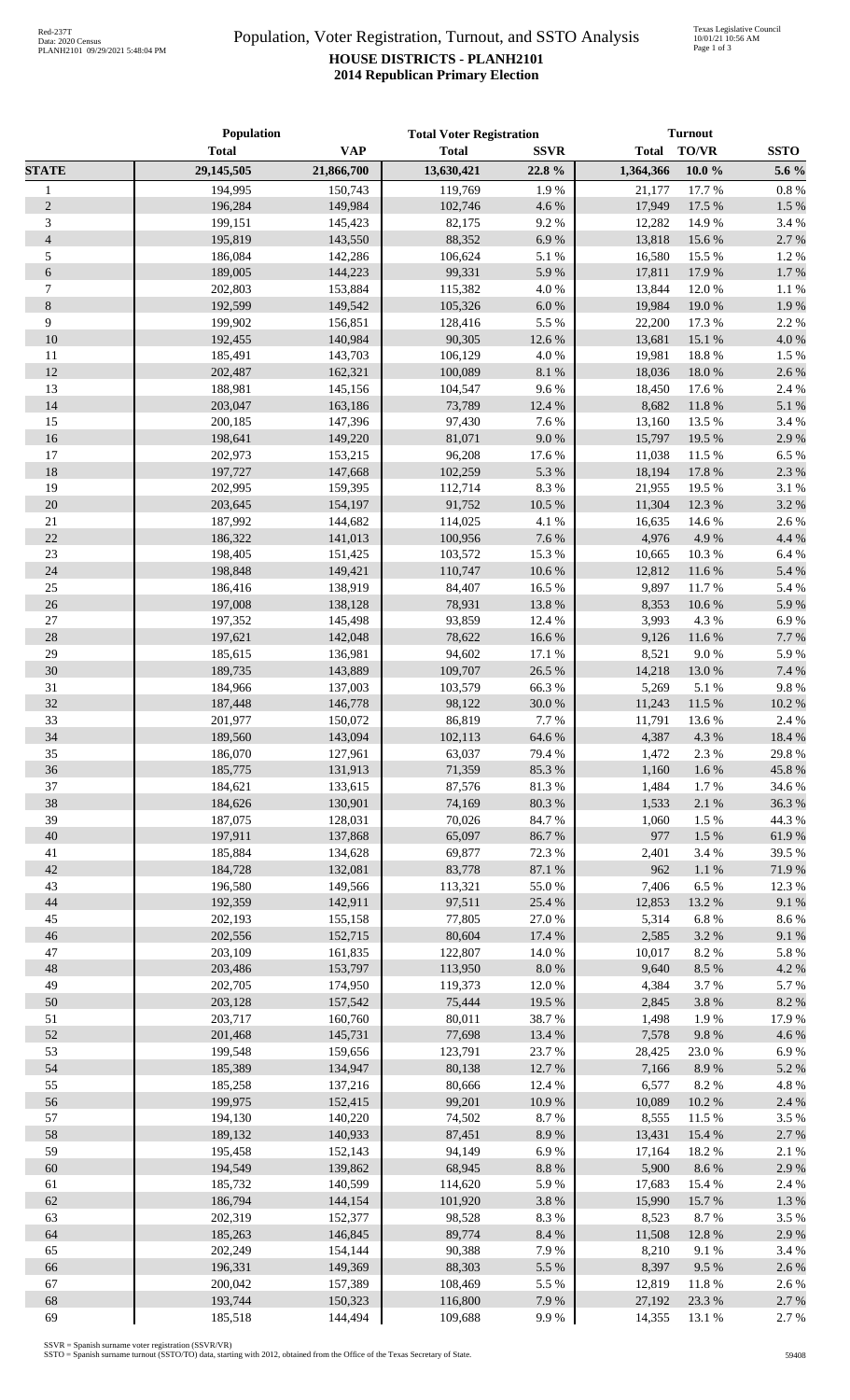## Population, Voter Registration, Turnout, and SSTO Analysis **HOUSE DISTRICTS - PLANH2101 2014 Republican Primary Election**

|              | <b>Population</b>  |                    | <b>Total Voter Registration</b> |                 | <b>Turnout</b>  |                |                |
|--------------|--------------------|--------------------|---------------------------------|-----------------|-----------------|----------------|----------------|
|              | <b>Total</b>       | <b>VAP</b>         | <b>Total</b>                    | <b>SSVR</b>     | <b>Total</b>    | TO/VR          | <b>SSTO</b>    |
| <b>STATE</b> | 29,145,505         | 21,866,700         | 13,630,421                      | 22.8 %          | 1,364,366       | $10.0 \%$      | 5.6 %          |
| 70           | 188,804            | 130,251            | 73,629                          | 6.5%            | 6,602           | 9.0%           | 2.6%           |
| 71           | 191,317            | 146,476            | 100,579                         | 14.3 %          | 17,058          | 17.0%          | 4.1 %          |
| 72           | 186,421            | 143,348            | 99,613                          | 23.6 %          | 16,613          | 16.7%          | 5.9%           |
| 73           | 200,375            | 156,900            | 102,191                         | 13.3 %          | 18,037          | 17.7 %         | 5.2%           |
| 74           | 200,697            | 148,484            | 94,914                          | 67.1 %          | 2,972           | 3.1 %          | 18.1 %         |
| 75           | 200,418            | 137,283            | 56,120                          | 83.8%           | 578             | 1.0%           | 48.0%          |
| 76           | 201,357            | 150,301            | 85,229                          | 15.0%           | 5,812           | $6.8~\%$       | 6.8%           |
| 77           | 203,921            | 158,812            | 110,101                         | 80.5 %          | 1,466           | 1.3 %          | 49.8%          |
| 78           | 203,786            | 153,882            | 104,285                         | 52.9%           | 4,756           | 4.6 %          | 24.3 %         |
| 79           | 204,008            | 155,827            | 105,397                         | 71.0 %          | 2,736           | 2.6%           | 40.9%          |
| 80           | 192,601            | 135,888            | 94,581                          | 73.7%           | 3,798           | 4.0%           | 16.1 %         |
| 81           | 184,670            | 133,588            | 76,587                          | 38.7%           | 9,330           | 12.2 %         | 9.0 %          |
| 82           | 187,676            | 136,280            | 83,905                          | 25.9%           | 15,362          | 18.3 %         | 9.4%           |
| 83           | 186,970            | 139,966            | 97,632                          | 23.0%           | 19,615          | 20.1 %         | 7.7 %          |
| 84           | 186,523            | 145,008            | 92,551                          | 27.7 %          | 11,025          | 11.9 %         | 6.6%           |
| 85           | 202,964            | 154,177            | 112,368                         | 13.7%           | 19,367          | 17.2 %         | 4.3 %          |
| 86           | 185,308            | 138,631            | 99,212                          | 15.1 %          | 19,003          | 19.2%          | 5.2 %          |
| $87\,$       | 187,448            | 138,418            | 89,290                          | 19.6%           | 15,294          | 17.1 %         | 4.3 %          |
| 88           | 186,059            | 135,454            | 104,066                         | 30.3%           | 18,161          | 17.5 %         | 8.9%           |
| 89           | 190,581            | 138,420            | 89,795                          | 7.9%            | 8,315           | 9.3%           | 3.2 %          |
| 90           | 201,099            | 144,701            | 71,709                          | 37.5 %          | 3,642           | 5.1 %          | 11.7 %         |
| 91           | 187,551            | 141,549            | 93,467                          | $11.6\ \%$      | 9,237           | 9.9%           | 4.7%           |
| 92           | 192,096            | 146,866            | 65,867                          | 14.7 %          | 4,776           | 7.3 %          | 5.1 %          |
| 93<br>94     | 188,296<br>185,566 | 132,214<br>144,505 | 69,384<br>109,111               | 13.1 %<br>7.5 % | 5,197<br>17,342 | 7.5 %<br>15.9% | 5.5 %<br>3.1 % |
| 95           | 203,641            | 148,994            | 84,536                          | $10.8~\%$       | 3,297           |                | 5.9%           |
| 96           | 188,593            | 140,738            | 100,424                         | 8.7%            | 11,771          | 3.9%<br>11.7%  | 4.0 %          |
| 97           | 190,669            | 148,417            | 94,944                          | $9.0\ \%$       | 12,167          | 12.8%          | 3.4 %          |
| 98           | 184,798            | 141,006            | 109,119                         | 5.4 %           | 13,790          | 12.6 %         | $3.0\ \%$      |
| 99           | 201,695            | 151,589            | 88,887                          | 14.1 %          | 8,534           | 9.6%           | 4.2 %          |
| 100          | 185,436            | 150,653            | 88,446                          | 13.7 %          | 2,696           | 3.0%           | 5.4 %          |
| 101          | 186,636            | 133,467            | 80,931                          | 14.7%           | 3,847           | 4.8 %          | 7.3 %          |
| 102          | 187,686            | 141,854            | 77,655                          | 10.1%           | 6,465           | 8.3%           | $3.0\ \%$      |
| 103          | 189,432            | 147,409            | 68,116                          | 33.8%           | 3,073           | 4.5 %          | 8.7%           |
| 104          | 186,630            | 135,171            | 72,898                          | 40.4 %          |                 | 1,408 1.9 %    | 17.6%          |
| 105          | 186,828            | 140,913            | 62,507                          | 21.0%           | 4,835           | 7.7 %          | 6.0%           |
| 106          | 191,093            | 136,666            | 71,356                          | 7.8 %           | 7,000           | 9.8%           | 3.2 %          |
| 107          | 186,185            | 140,174            | 77,268                          | 15.3 %          | 6,168           | $8.0\ \%$      | 4.5 %          |
| 108          | 187,643            | 151,154            | 118,902                         | 4.5 %           | 21,045          | 17.7 %         | 1.9%           |
| 109          | 188,181            | 136,550            | 92,466                          | 7.5 %           | 2,182           | 2.4 %          | 5.7%           |
| 110          | 185,481            | 126,827            | 62,998                          | $25.0\;\%$      | 981             | 1.6 %          | $10.0~\%$      |
| 111          | 185,801            | 137,653            | 102,952                         | 10.5 %          | 3,829           | 3.7 %          | 6.0%           |
| 112          | 185,204            | 144,361            | 104,717                         | 7.3 %           | 14,274          | 13.6 %         | 2.9%           |
| 113          | 185,073            | 137,196            | 84,337                          | 16.5 %          | 5,943           | 7.0%           | 5.5 %          |
| 114          | 187,670            | 136,156            | 72,938                          | 28.4 %          | 3,811           | 5.2 %          | $8.0\ \%$      |
| 115          | 186,289            | 146,507            | 85,928                          | 8.9%            | 8,282           | 9.6%           | 3.5%           |
| 116          | 200,120            | 160,090            | 91,885                          | 49.1 %          | 5,113           | 5.6 %          | 20.8 %         |
| 117          | 198,399            | 139,199            | 64,701                          | 60.1%           | 2,537           | 3.9%           | 22.6%          |
| 118          | 199,826            | 148,024            | 91,755                          | 54.4 %          | 5,309           | 5.8%           | 18.9%          |
| 119          | 202,657            | 150,837            | 88,343                          | 51.4%           | 3,855           | 4.4 %          | 20.4 %         |
| 120          | 203,115            | 149,887            | 89,392                          | 31.4 %          | 4,280           | 4.8 %          | 15.0%          |
| 121          | 203,209            | 155,904            | 111,054                         | 20.5 %          | 15,958          | 14.4 %         | 8.9%           |
| 122          | 201,984            | 149,711            | 91,660                          | 21.8 %          | 12,001          | 13.1 %         | $10.1~\%$      |
| 123          | 200,095            | 160,561            | 104,086                         | 49.6%           | 7,737           | 7.4 %          | 16.9%          |
| 124          | 197,852            | 146,224            | 78,634                          | 62.0%           | 2,271           | 2.9%           | 32.5 %         |
| 125          | 202,067            | 151,951            | 104,228                         | $54.1~\%$       | 5,561           | 5.3 %          | 25.8%          |
| 126          | 194,060            | 147,183            | 103,394                         | $11.1\ \%$      | 12,505          | 12.1 %         | 4.6%           |
| 127          | 199,089            | 144,351            | 100,220                         | 12.3 %          | 10,647          | 10.6%          | 4.7%           |
| 128          | 201,183            | 148,227            | 90,199                          | 17.9%           | 8,064           | 8.9%           | $5.1~\%$       |
| 129          | 198,661            | 154,787            | 104,767                         | 13.1 %          | 12,015          | 11.5 %         | 5.5 %          |
| 130          | 194,311            | 139,508            | 87,254                          | $10.8~\%$       | 10,104          | 11.6 %         | 4.3 %          |
| 131          | 201,256            | 144,968            | 71,907                          | 23.1 %          | 1,780           | 2.5 %          | 12.1 %         |
| 132          | 195,943            | 141,733            | 70,738                          | 14.1 %          | 6,999           | 9.9%           | 5.3 %          |
| 133          | 196,966            | 155,045            | 99,862                          | 7.7 %           | 13,583          | 13.6 %         | 3.2 %          |
| 134          | 202,847            | 168,828            | 115,367                         | 8.4 %           | 10,693          | 9.3%           | 3.8%           |
| 135          | 197,186            | 140,362            | 70,849                          | 23.4 %          | 3,917           | 5.5 %          | 8.6%           |
| 136          | 203,904            | 153,117            | 90,444                          | 13.7%<br>20.3%  | 5,886           | 6.5%           | 5.9%           |
| 137<br>138   | 187,800<br>201,745 | 140,396<br>154,239 | 52,561<br>95,513                | 17.4 %          | 2,568<br>10,854 | 4.9%<br>11.4 % | 6.5%<br>5.2 %  |
|              |                    |                    |                                 |                 |                 |                |                |